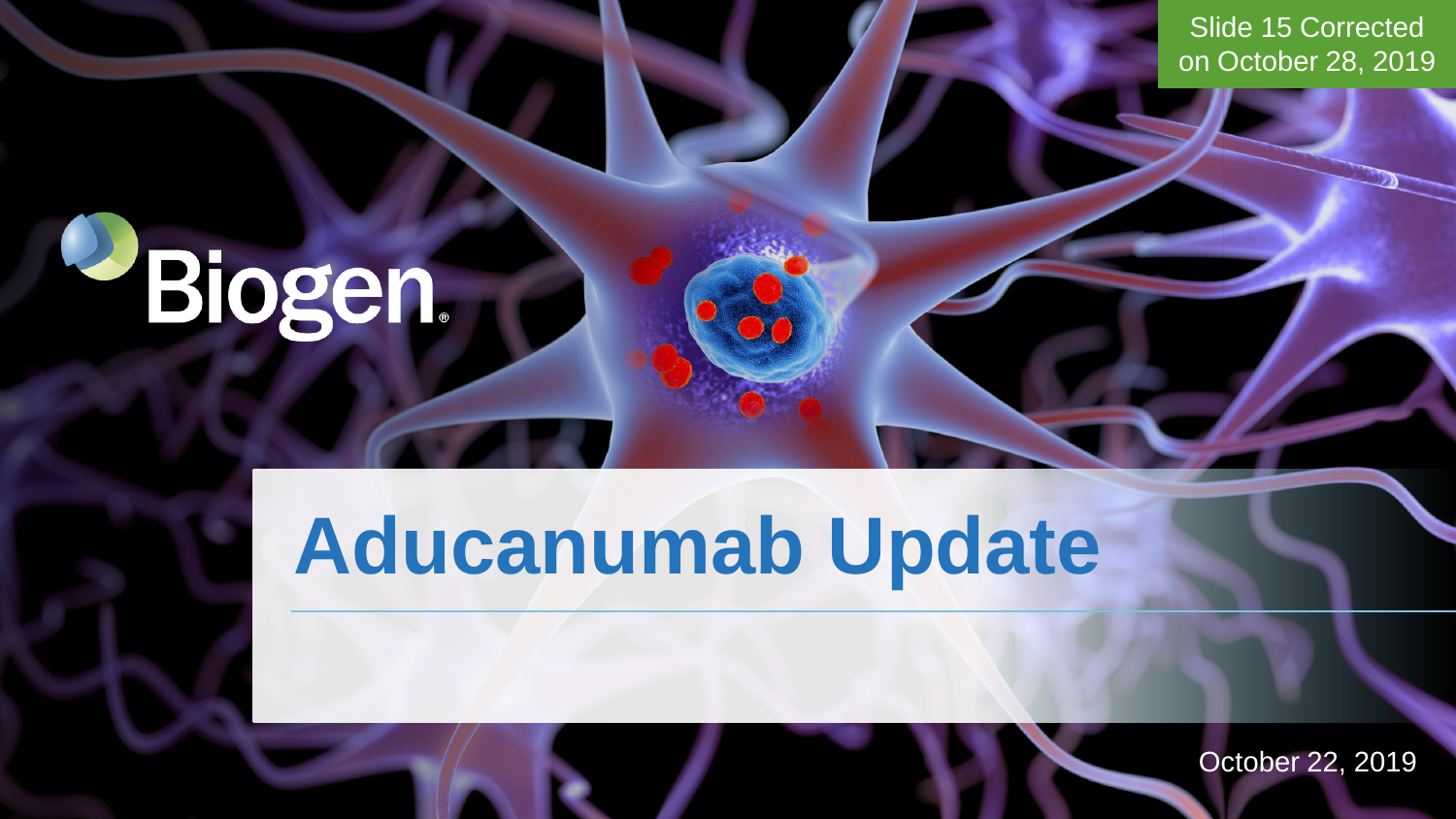### **Forward-looking statements**

This presentation contains forward-looking statements, including statements made pursuant to the safe harbor provisions of the Private Securities Litigation Reform Act of 1995, about additional results from the Phase 3 clinical studies of aducanumab; the potential clinical effects of aducanumab; the potential benefits, safety, and efficacy of aducanumab; potential regulatory discussions, submissions, and approvals and the timing thereof; clinical development programs, clinical trials, data readouts, and presentations related to aducanumab; the enrollment of any future clinical studies of aducanumab; the treatment of Alzheimer's disease; the potential of Biogen's commercial business and pipeline programs, including aducanumab; the anticipated benefits and potential of Biogen's collaboration arrangements with Eisai; and risks and uncertainties associated with drug development and commercialization. These forward-looking statements may be accompanied by such words as "aim," "anticipate," "believe," "could," "estimate," "expect," "forecast," "intend," "may," "plan," "potential," "possible," "will," "would," and other words and terms of similar meaning. Drug development and commercialization involve a high degree of risk, and only a small number of research and development programs result in commercialization of a product. Results in early stage clinical trials may not be indicative of full results or results from later stage or larger scale clinical trials and do not ensure regulatory approval. You should not place undue reliance on these statements or the scientific data presented.

These statements involve risks and uncertainties that could cause actual results to differ materially from those reflected in such statements, including without limitation actual timing and content of submissions to and decisions made by the regulatory authorities regarding aducanumab; regulatory submissions may take longer or be more difficult to complete than expected; regulatory authorities may require additional information or further studies, or may fail or refuse to approve or may delay approval of Biogen's drug candidates, including aducanumab; actual timing and enrollment of future studies of aducanumab; the occurrence of adverse safety events and/or unexpected concerns that may arise from additional data or analysis; risks of unexpected costs or delays; the risks of other unexpected hurdles; uncertainty of success in the development and potential commercialization of aducanumab; failure to protect and enforce Biogen's data, intellectual property, and other proprietary rights and uncertainties relating to intellectual property claims and challenges; risks relating to the potential launch of aducanumab, including preparedness of healthcare providers to treat patients, the ability to obtain and maintain adequate reimbursement for aducanumab, and other unexpected difficulties or hurdles; product liability claims; and third party collaboration risks; and the other risks and uncertainties that are described in the Risk Factors section of Biogen's most recent annual or quarterly report and in other reports Biogen has filed with the U.S. Securities and Exchange Commission.

These statements are based on Biogen's current beliefs and expectations and speak only as of the date of this presentation. Biogen does not undertake any obligation to publicly update any forward-looking statements.

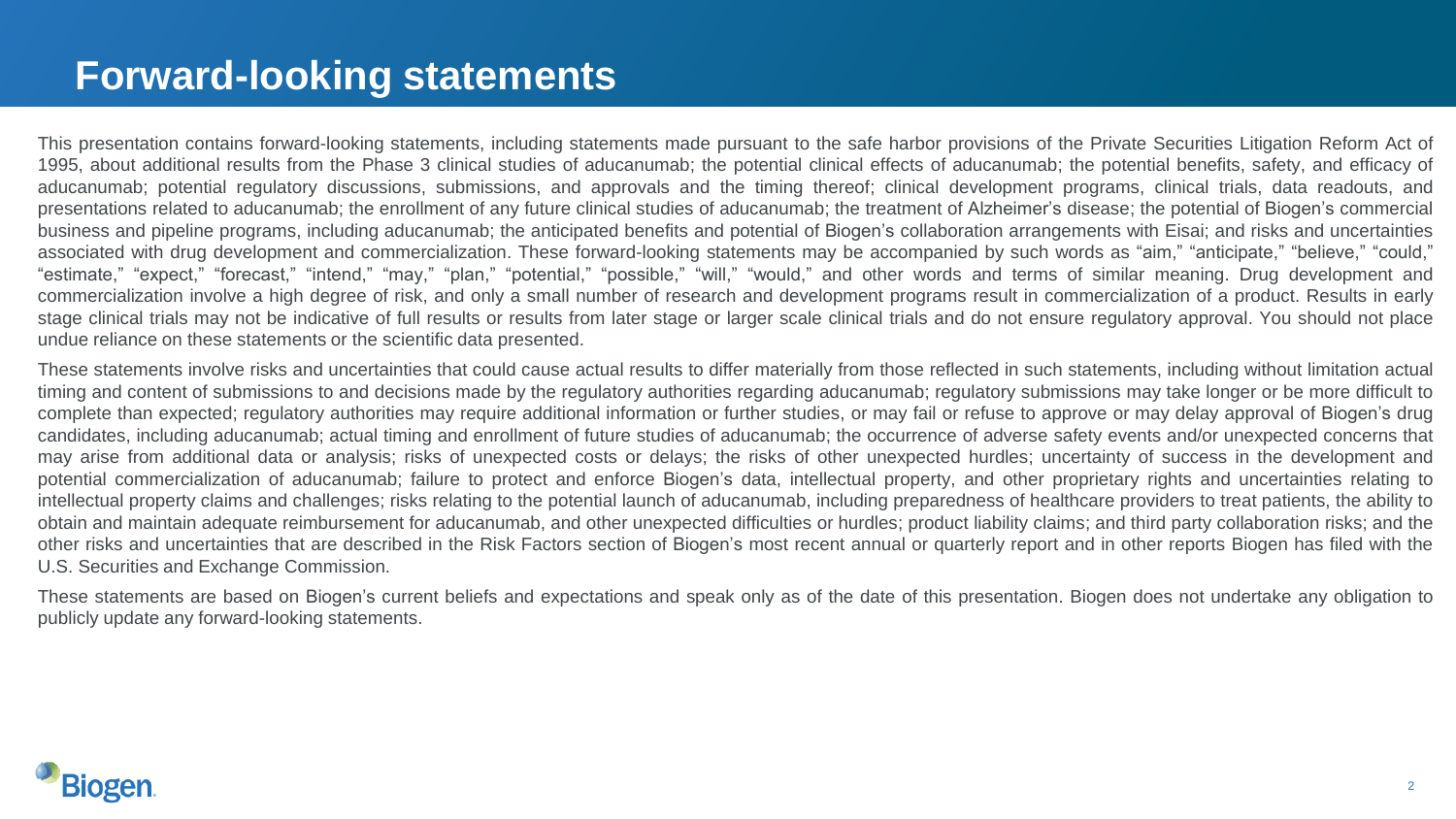



• **The futility analysis in March 2019 was based on a smaller, earlier dataset with less exposure to high dose aducanumab. The result of the futility analysis was incorrect.**



• **New analysis of larger dataset showed that aducanumab reduced clinical decline in patients with early Alzheimer's disease as measured by the pre-specified primary and secondary endpoints**



• **The positive results of this new analysis were driven primarily by greater exposure to high dose aducanumab in the larger dataset**



• **If approved, aducanumab would become the first therapy to reduce clinical decline in Alzheimer's disease** 

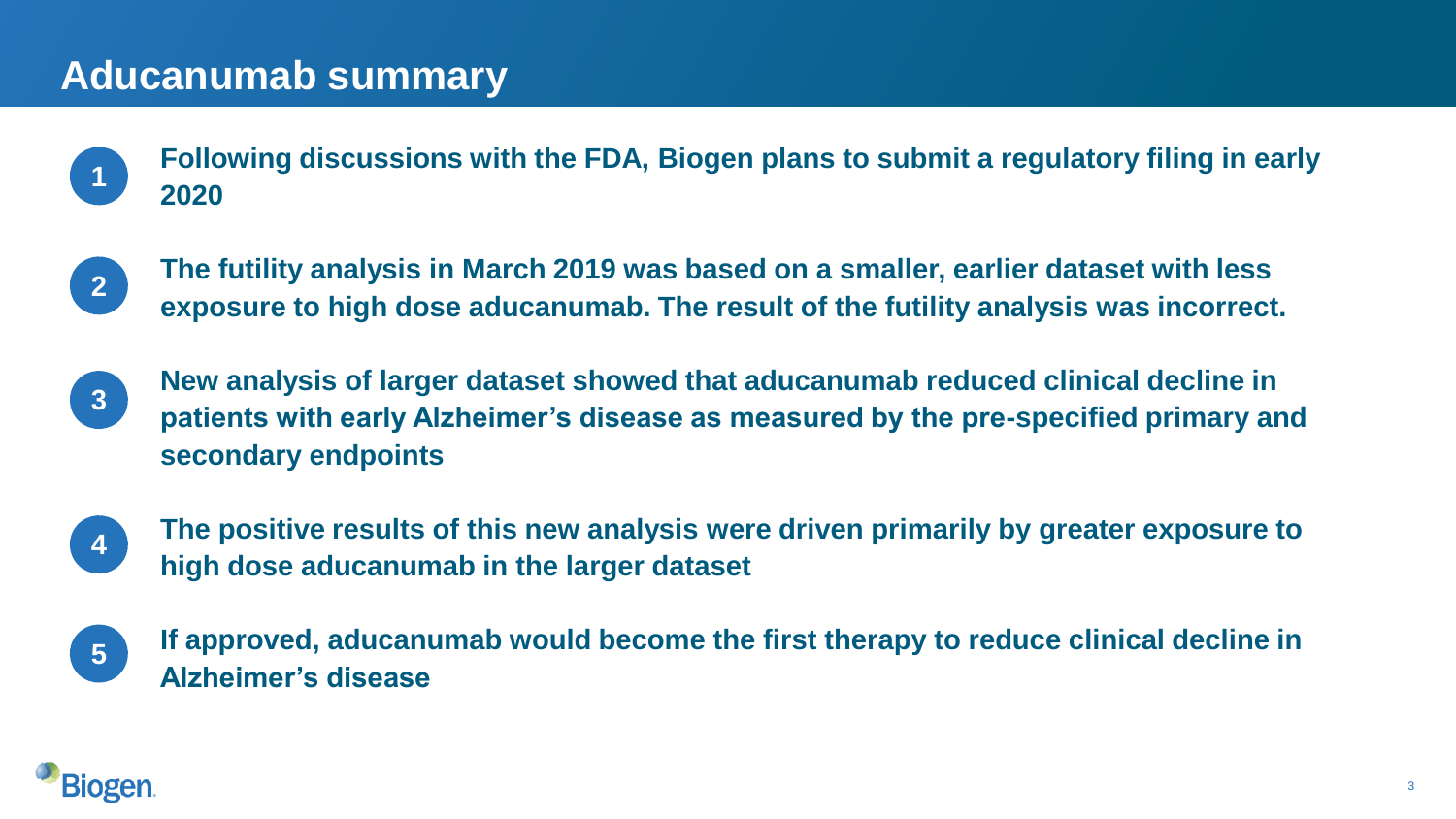|           | <b>1. Futility analysis</b><br>based on earlier and<br>smaller dataset                                                                                                                 | 2. Additional data become<br>available; Biogen consulted<br>external advisors and FDA                                                                                                                                | 3. EMERGE is positive,<br><b>ENGAGE believed to be</b><br>supportive; plan to file                                                                                                          |
|-----------|----------------------------------------------------------------------------------------------------------------------------------------------------------------------------------------|----------------------------------------------------------------------------------------------------------------------------------------------------------------------------------------------------------------------|---------------------------------------------------------------------------------------------------------------------------------------------------------------------------------------------|
| $\bullet$ | <b>EMERGE and ENGAGE discontinued</b><br>following a pre-specified futility<br>analysis<br>The futility analysis was based on<br>data available as of December 26,                     | Following the discontinuation of the<br>$\bullet$<br>studies, additional data from these<br>studies became available<br>A new analysis of this larger dataset<br>$\bullet$<br>suggested a different possible outcome | Biogen believes that the<br>difference between the results<br>of the new analysis of the<br>larger dataset and the outcome<br>predicted by the futility analysis<br>was driven primarily by |
|           | 2018, from patients who had the<br>opportunity to complete 18-month<br>study period and predicted that the<br>studies were unlikely to meet their<br>primary endpoints upon completion | than that predicted by the futility<br>analysis<br><b>Biogen consulted with external</b><br>$\bullet$<br>advisors and the FDA to better<br>understand these different results and<br>their potential implications    | patients' greater exposure to<br>high dose aducanumab                                                                                                                                       |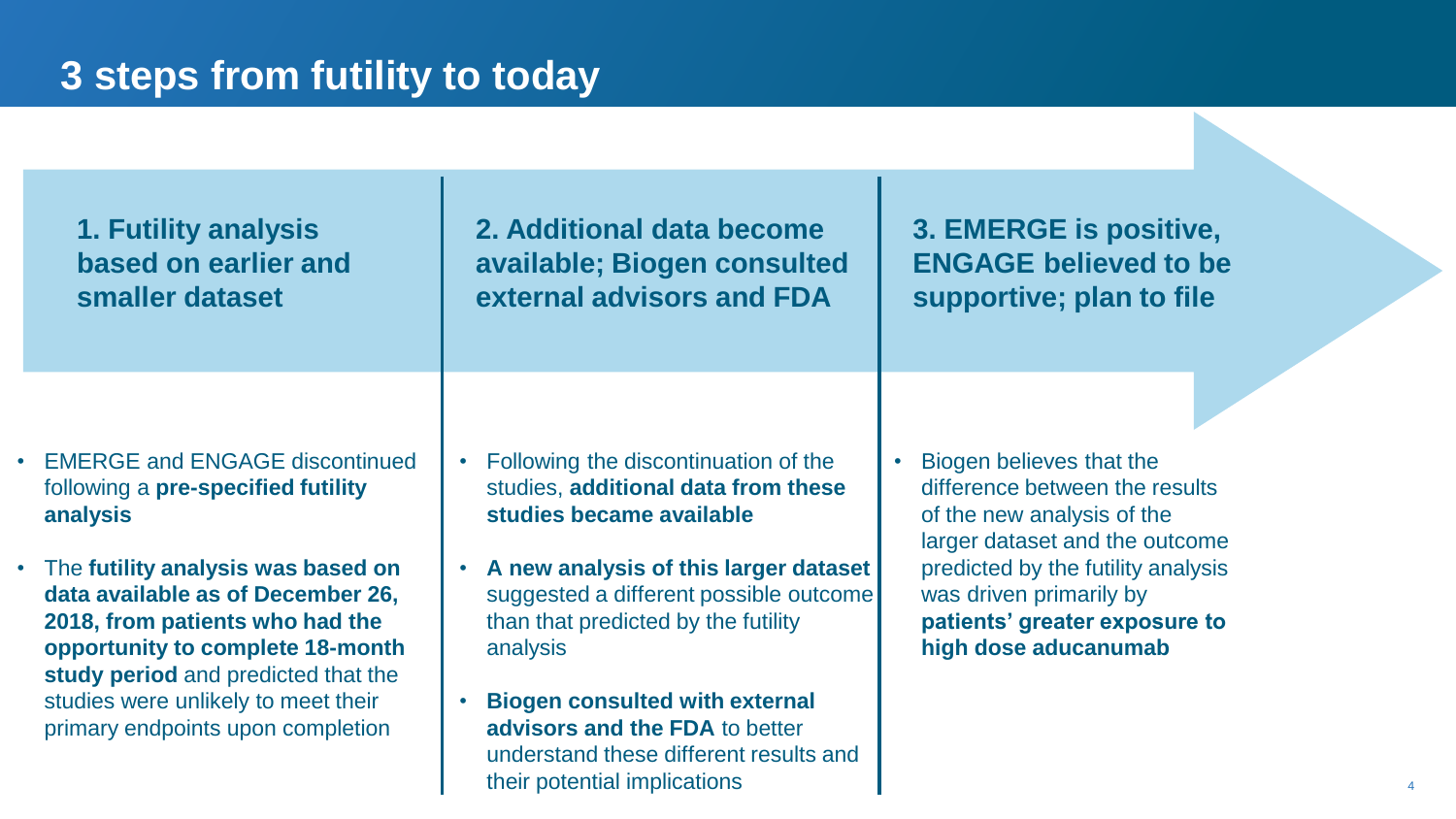# **Phase 3 aducanumab data**



**Sufficient exposure to high dose aducanumab reduced clinical decline across multiple clinical endpoints**

- This reduction in clinical decline was **statistically significant in EMERGE**
- Biogen believes data from patients who achieved **sufficient exposure to high dose aducanumab in ENGAGE support the findings of EMERGE**
- After consultation with the FDA, we believe that the **totality of these data support a regulatory filing**
- Patients included in the **futility analysis** had enrolled early in the studies and **had lower average exposure to aducanumab**
- **Two protocol amendments** were put in place to enable **more patients to reach high dose** and for a longer duration
- Differences between EMERGE and ENGAGE can mostly be accounted for by **greater exposure to high dose in EMERGE**

5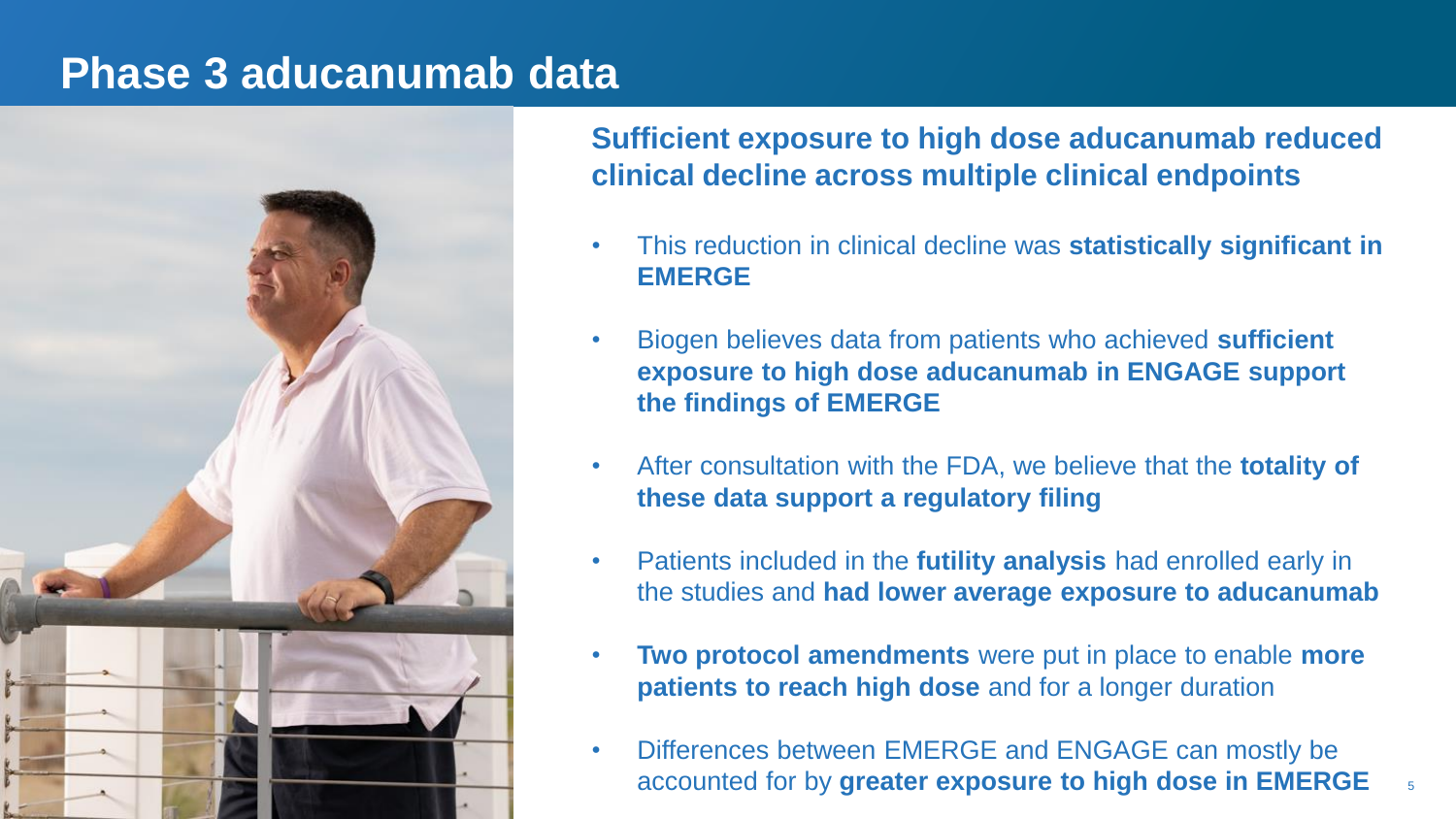## **EMERGE and ENGAGE dosing regimens**

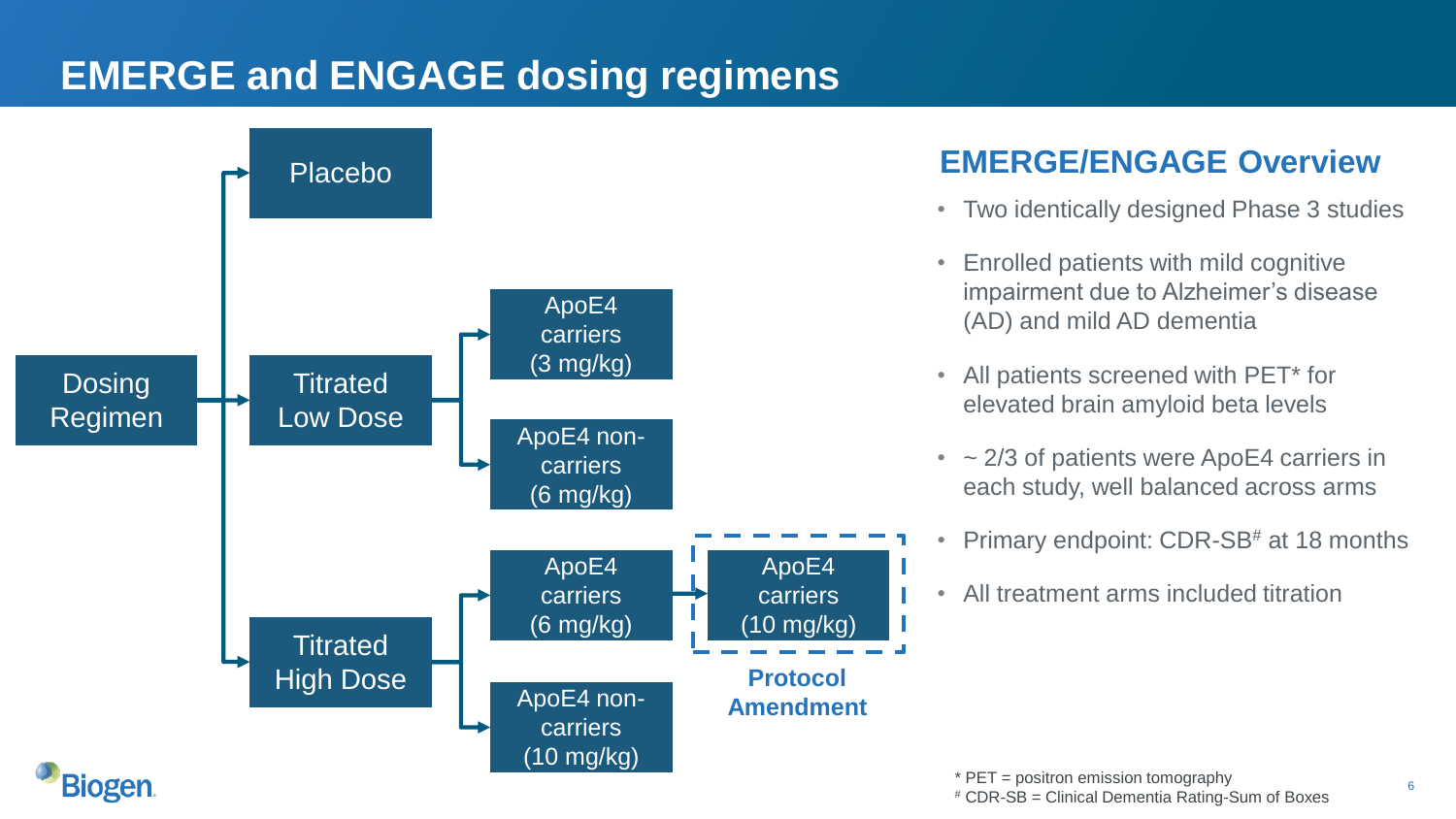#### **EMERGE and ENGAGE timeline**



\* ARIA = amyloid-related imaging abnormality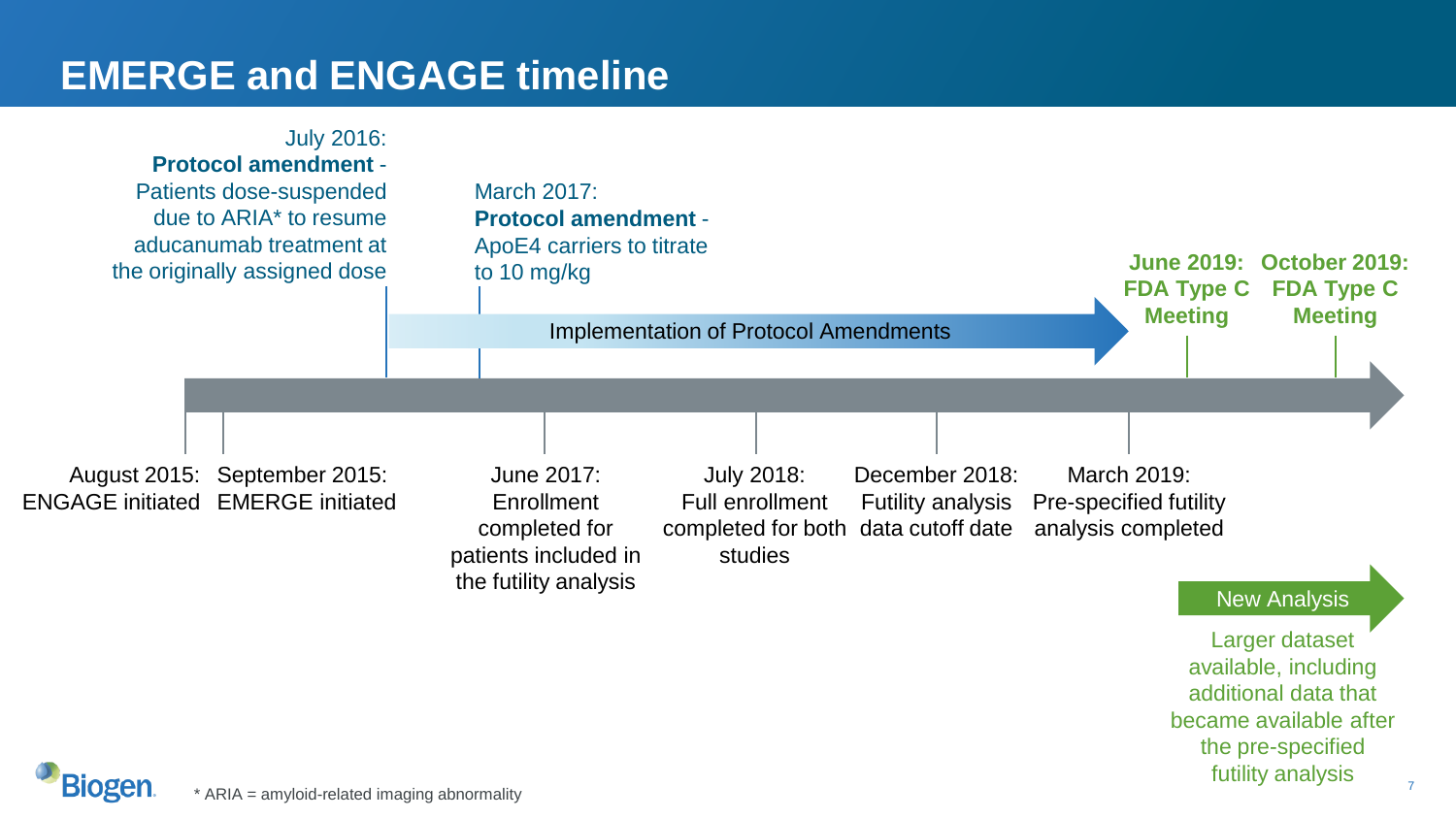#### **Futility Analysis Details**

- **Conditional power** = probability that primary efficacy endpoint analysis would be statistically significant in favor of aducanumab at the planned final analysis
- **Prespecified criteria** = both dose arms of both studies having less than 20% conditional power to meet the primary endpoint at the final analysis
	- $\circ$  Criteria met in both arms of both studies
- Pre-specified methodology (a well-accepted approach): Given **identical study design**, conditional power would be calculated using **pooled data** from both studies to predict the future behavior of the remaining patients
	- o Pooling was **believed to be a more powerful statistical methodology**, assuming no large heterogeneity between the studies
- At the time of the futility analysis, **EMERGE was trending positive, while ENGAGE was not**
- **We did not understand the drivers of these different results**
	- o We did know that the **protocol amendments** could have had differential effects on the two studies due to the relative timing of enrollment, but we **did not anticipate the magnitude of the effect** this would have on the data

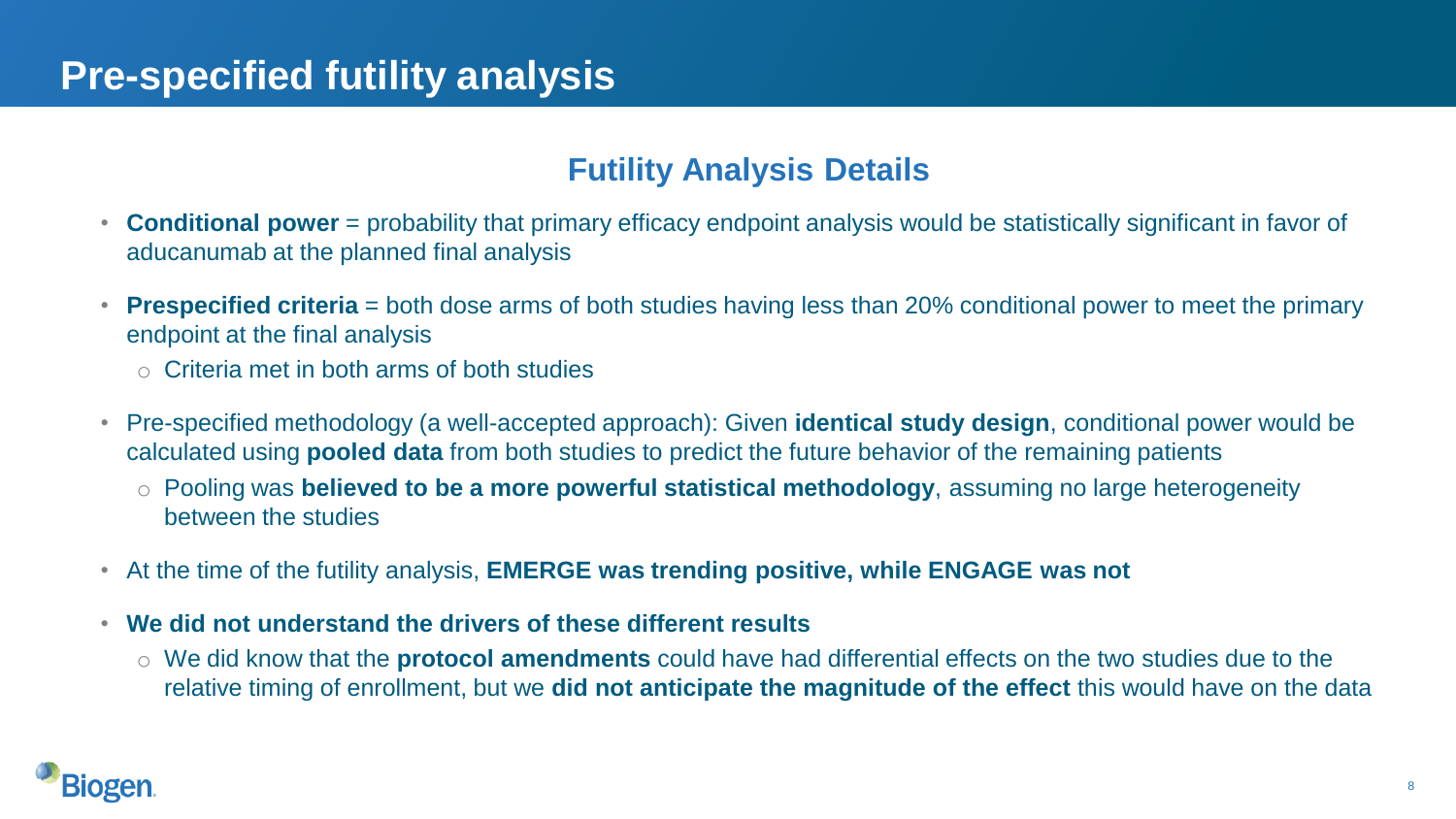| <b>Dataset</b>        | <b>Subject Population</b>                  | <b>EMERGE</b><br>$n$ (%) | <b>ENGAGE</b><br>$n$ (%) |
|-----------------------|--------------------------------------------|--------------------------|--------------------------|
| <b>Futility</b>       | Opportunity to Complete (OTC) <sup>a</sup> | 803 (49%)                | 945 (57%)                |
|                       | Opportunity to Complete (OTC) <sup>b</sup> | 982 (60%)                | 1,084 (66%)              |
| <b>Larger Dataset</b> | Intent to Treat $(ITT)^c$                  | 1,638 (100%)             | 1,647 (100%)             |
|                       | Amyloid beta PET sub-study                 | 485 (30%)                | 582 (35%)                |

a Subjects who have had the opportunity to complete week 78 visit by December 26, 2018.

b Subjects who have had the opportunity to complete week 78 visit by March 20, 2019.

<sup>c</sup> All subjects' data (data after March 20, 2019, are censored for efficacy analyses).

**Biogen**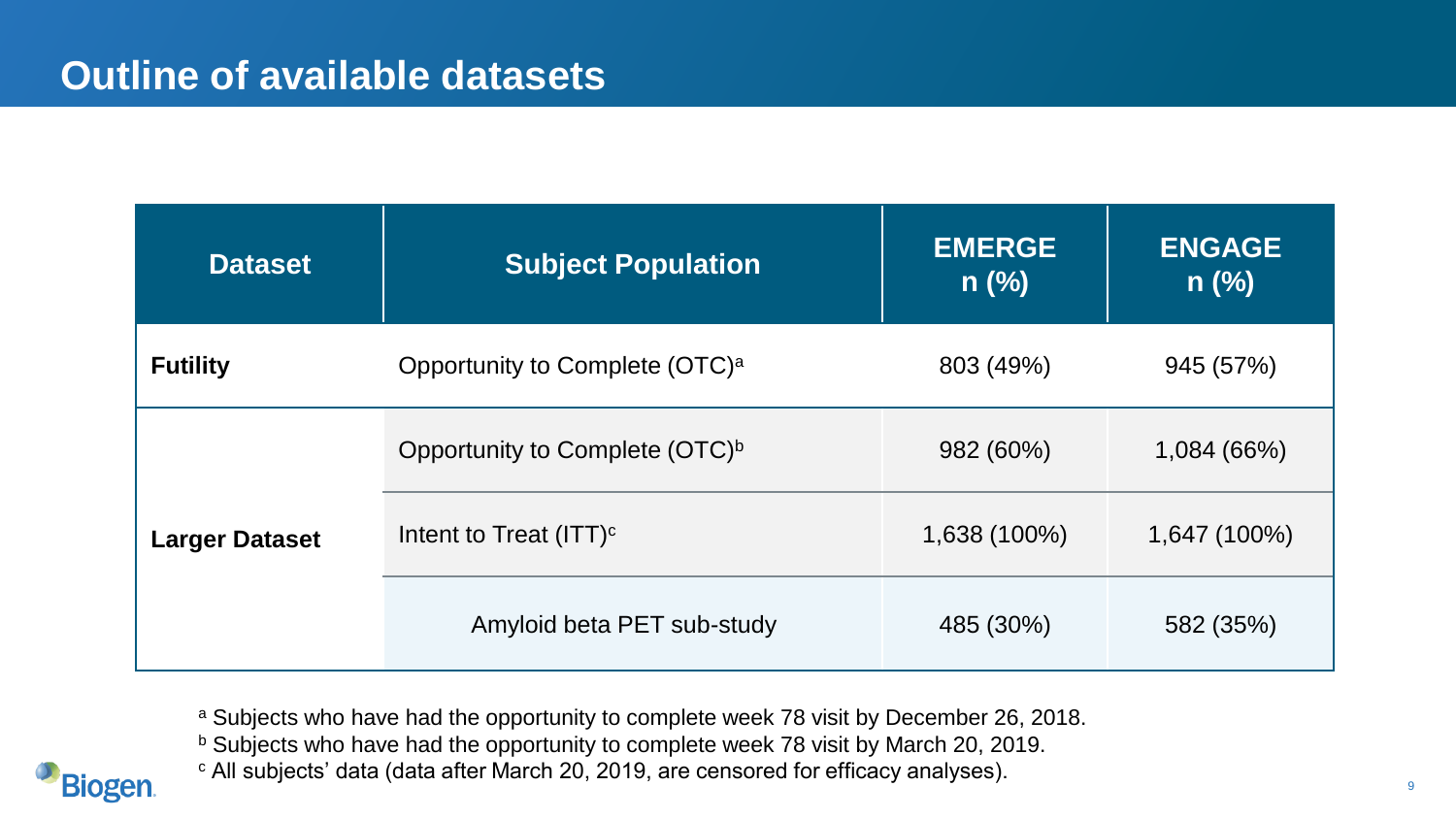# **Primary endpoint of EMERGE (larger dataset)**

|                                                                                                                                                                                                                                                | <b>ITT Population</b>                           |                        | <b>OTC Population</b>                           |                               |
|------------------------------------------------------------------------------------------------------------------------------------------------------------------------------------------------------------------------------------------------|-------------------------------------------------|------------------------|-------------------------------------------------|-------------------------------|
|                                                                                                                                                                                                                                                | % Reduction vs. Placebo <sup>a</sup><br>p-value |                        | % Reduction vs. Placebo <sup>a</sup><br>p-value |                               |
|                                                                                                                                                                                                                                                | Low dose<br>$(N=543)$                           | High dose<br>$(N=547)$ | Low dose<br>$(N=329)$                           | <b>High dose</b><br>$(N=340)$ |
| <b>CDR-SB</b>                                                                                                                                                                                                                                  | $-14%$<br>0.117                                 | $-23%$<br>0.010        | $-16%$<br>0.134                                 | $-23%$<br>0.031               |
| a: difference in change from baseline vs. placebo at Week 78. Negative percentage means less decline in the treated arm.<br>N: numbers of randomized and dosed subjects that were included in the analysis. Placebo = 548 (ITT) and 313 (OTC). |                                                 |                        |                                                 |                               |
|                                                                                                                                                                                                                                                |                                                 |                        |                                                 |                               |

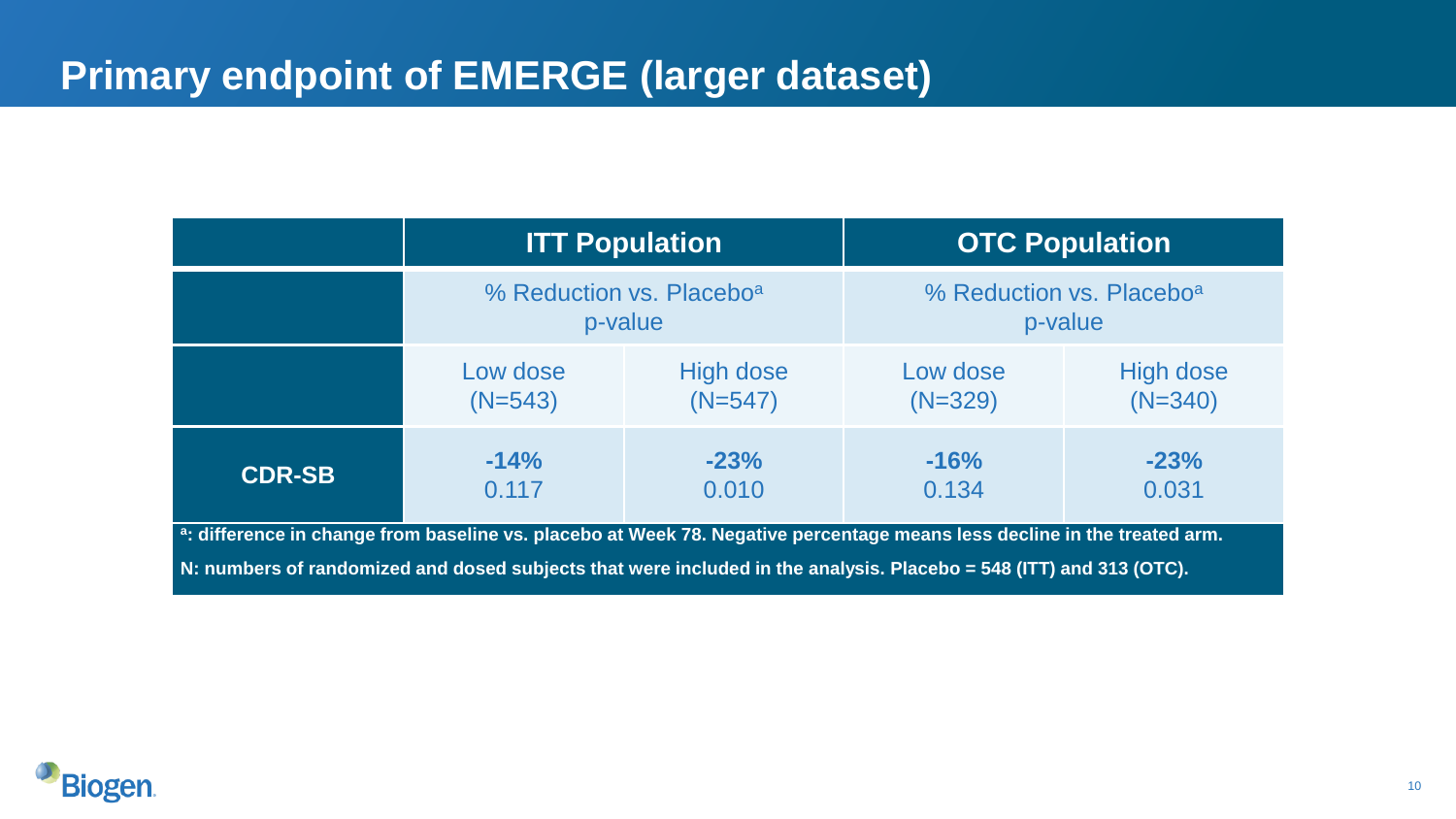|                                                                                                                          | <b>ITT Population</b>                           |           | <b>OTC Population</b>                           |                  |
|--------------------------------------------------------------------------------------------------------------------------|-------------------------------------------------|-----------|-------------------------------------------------|------------------|
|                                                                                                                          | % Reduction vs. Placebo <sup>a</sup><br>p-value |           | % Reduction vs. Placebo <sup>a</sup><br>p-value |                  |
|                                                                                                                          | Low dose                                        | High dose | Low dose                                        | <b>High dose</b> |
|                                                                                                                          | $(N=543)$                                       | $(N=547)$ | $(N=329)$                                       | $(N=340)$        |
| <b>MMSE</b>                                                                                                              | 3%                                              | $-15%$    | 3%                                              | $-23%$           |
|                                                                                                                          | 0.690                                           | 0.062     | 0.872                                           | 0.032            |
| ADAS-Cog13                                                                                                               | $-14%$                                          | $-27%$    | $-10%$                                          | $-25%$           |
|                                                                                                                          | 0.167                                           | 0.010     | 0.410                                           | 0.038            |
| <b>ADCS-ADL-MCI</b>                                                                                                      | $-16%$                                          | $-40%$    | $-20%$                                          | $-46%$           |
|                                                                                                                          | 0.156                                           | 0.001     | 0.117                                           | 0.0002           |
| a: difference in change from baseline vs. placebo at Week 78. Negative percentage means less decline in the treated arm. |                                                 |           |                                                 |                  |
| N: numbers of all randomized and dosed subjects that were included in the analysis. Placebo = 548 (ITT) and 313 (OTC).   |                                                 |           |                                                 |                  |

**MMSE = Mini-Mental State Examination; ADAS-Cog13 = AD Assessment Scale-Cognitive Subscale 13 Items; ADCS-ADL-MCI = AD Cooperative Study-Activities of Daily Living Inventory Mild Cognitive Impairment Version**

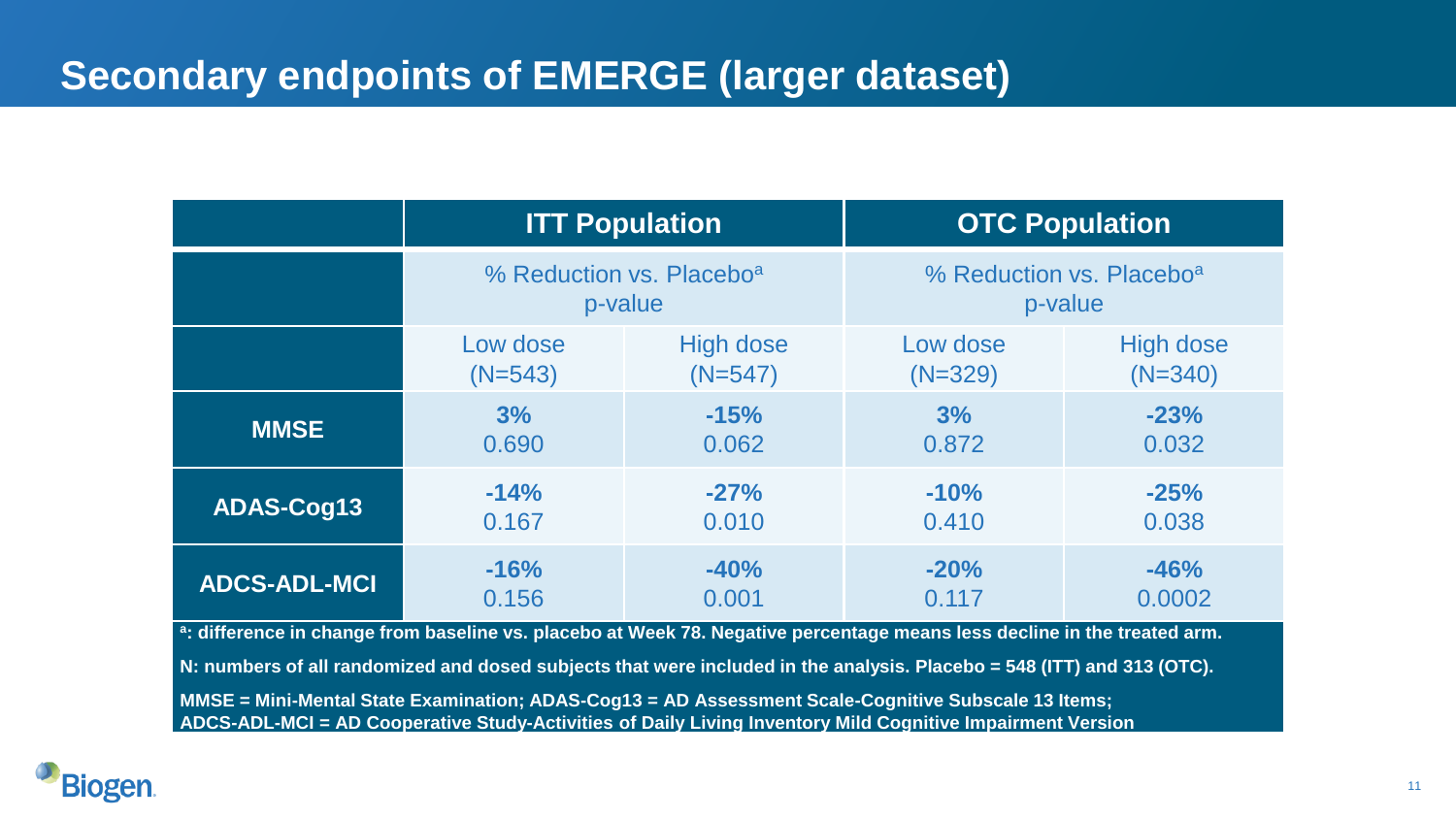# **Primary and secondary endpoints from ENGAGE (larger dataset)**

|                     | <b>ITT Population</b>                           |                  | <b>OTC Population</b>                           |                  |
|---------------------|-------------------------------------------------|------------------|-------------------------------------------------|------------------|
|                     | % Reduction vs. Placebo <sup>a</sup><br>p-value |                  | % Reduction vs. Placebo <sup>a</sup><br>p-value |                  |
|                     | Low dose                                        | <b>High dose</b> | Low dose                                        | <b>High dose</b> |
|                     | $(N=547)$                                       | $(N=555)$        | $(N=370)$                                       | $(N=345)$        |
| <b>CDR-SB</b>       | $-12%$                                          | 2%               | $-8%$                                           | 6%               |
|                     | 0.236                                           | 0.825            | 0.489                                           | 0.627            |
| <b>MMSE</b>         | $-6%$                                           | 3%               | $-3%$                                           | 13%              |
|                     | 0.488                                           | 0.796            | 0.741                                           | 0.237            |
| ADAS-Cog13          | $-11%$                                          | $-12%$           | $-1%$                                           | $-2%$            |
|                     | 0.248                                           | 0.245            | 0.950                                           | 0.874            |
| <b>ADCS-ADL-MCI</b> | $-18%$                                          | $-18%$           | $-12%$                                          | $-12%$           |
|                     | 0.135                                           | 0.152            | 0.434                                           | 0.405            |

**a : difference in change from baseline vs. placebo at Week 78. Negative percentage means less decline in the treated arm. N: numbers of all randomized and dosed subjects that were included in the analysis. Placebo = 545 (ITT) and 369 (OTC).**

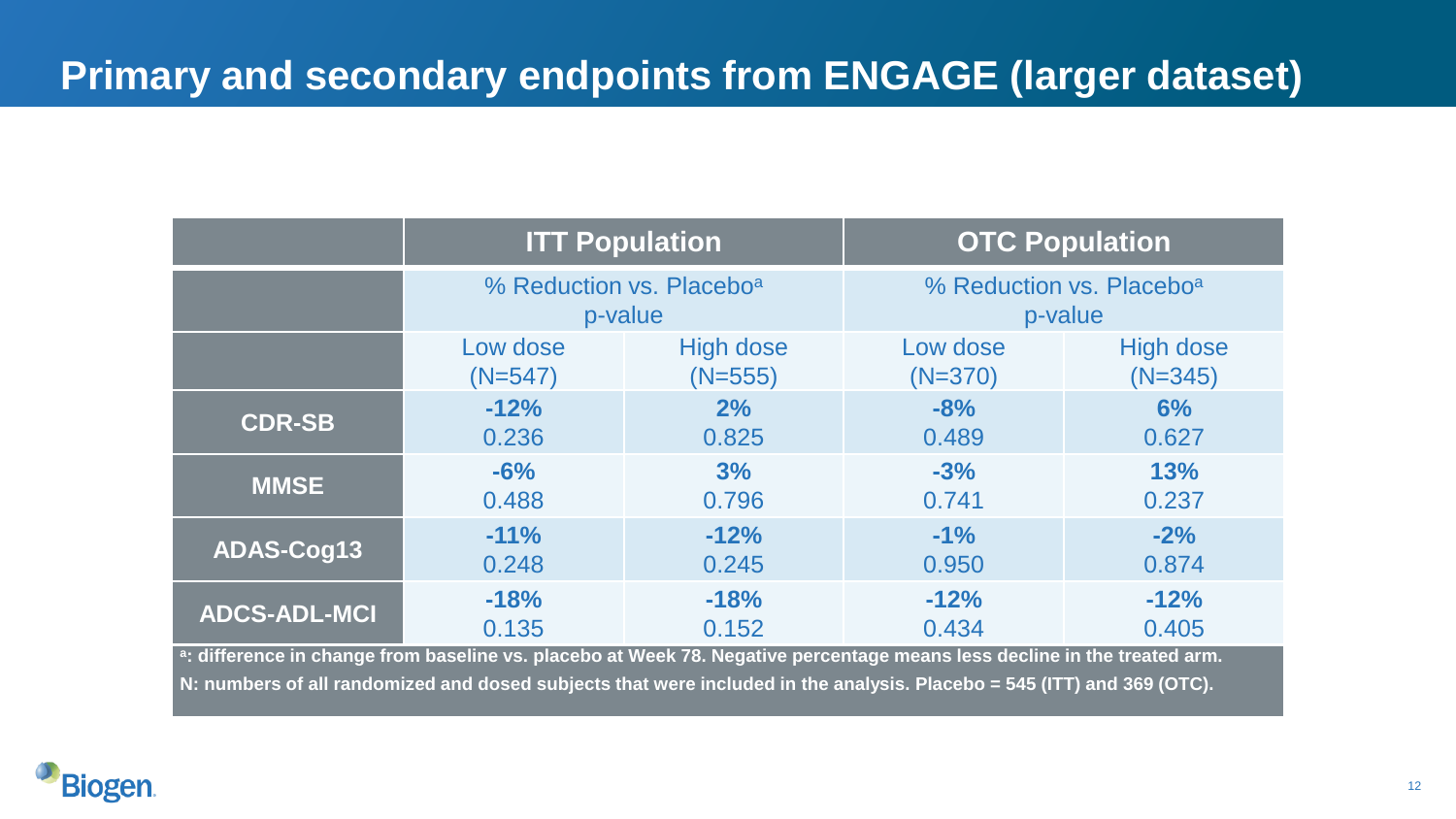### **Amyloid PET SUVR: Longitudinal change from baseline**



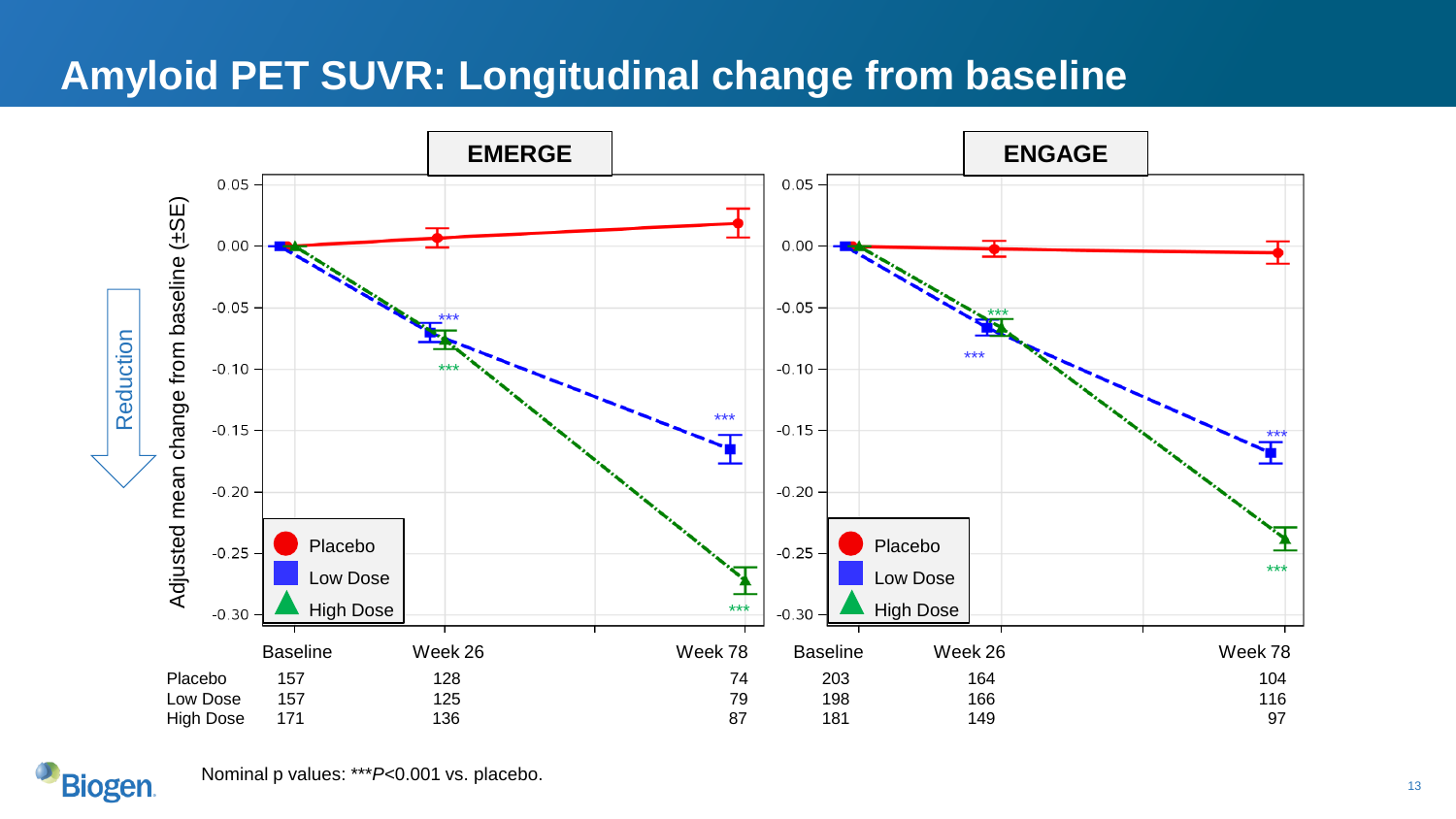#### **CSF biomarkers of tau pathology and neurodegeneration in AD are reduced in aducanumab-treated subjects**





CSF pTau and CSF total Tau measured at 18 months (data analyzed using ANCOVA); n.s. = not significant

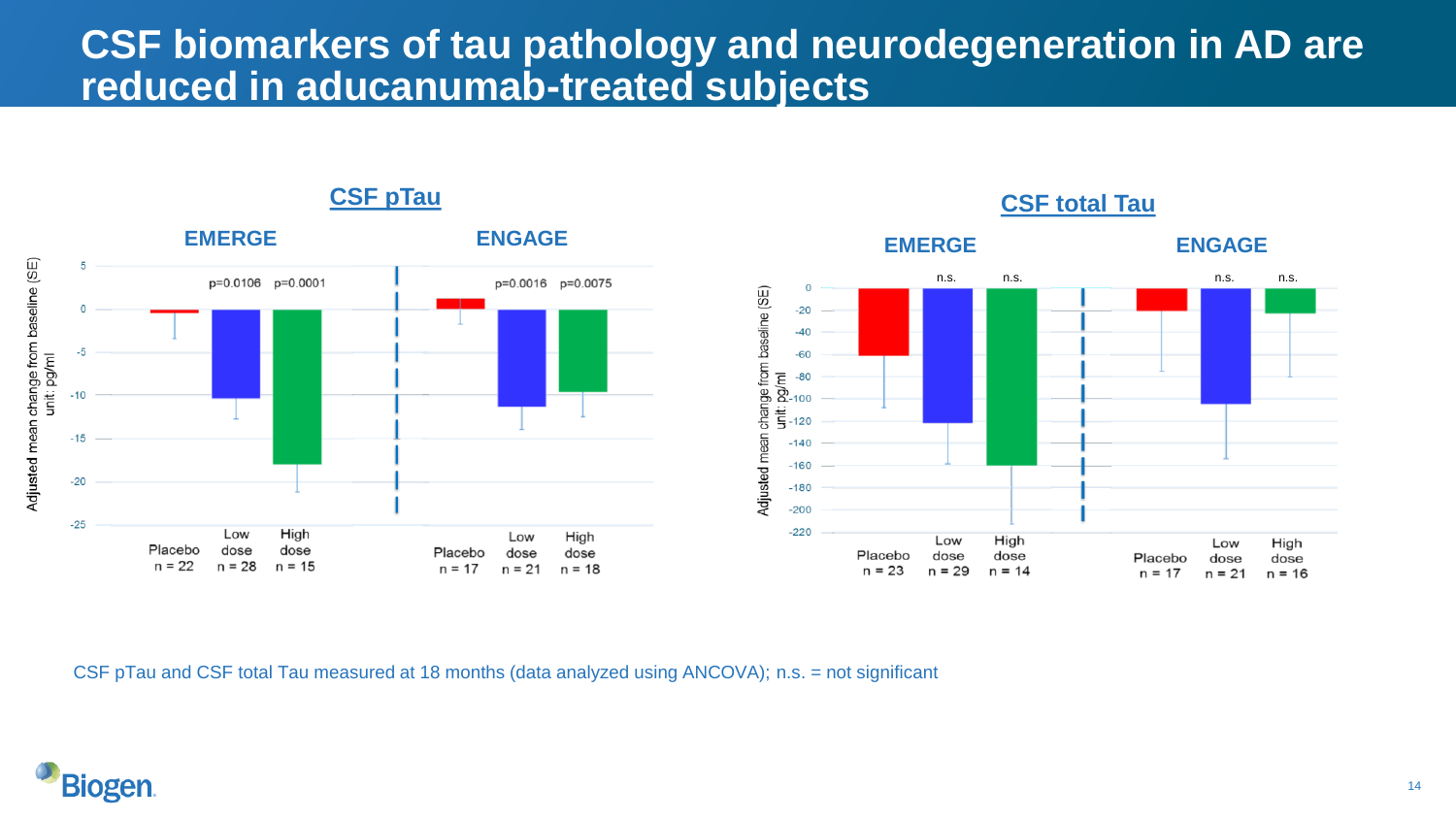### **ENGAGE consistent with EMERGE in subset of patients with sufficient exposure to 10 mg/kg aducanumab**

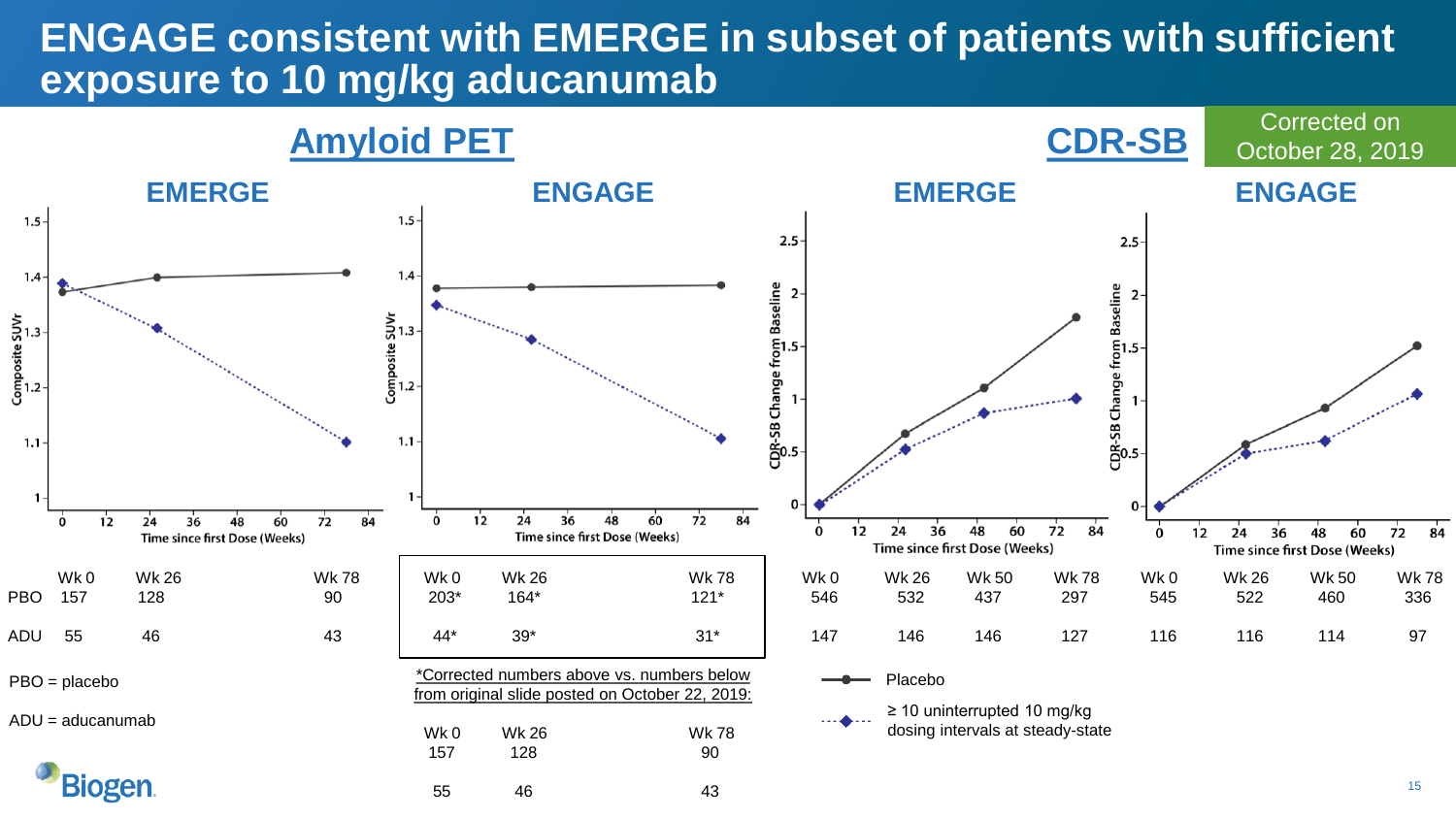- The safety and tolerability profile of aducanumab in EMERGE and ENGAGE was consistent with previous studies of aducanumab
- The most common adverse events were Amyloid-Related Imaging Abnormalities-Edema (ARIA-E, 35%) followed by headache (20%)
- The majority of patients who experienced ARIA-E (74%) did not experience symptoms during the ARIA-E episode
- ARIA-E episodes generally resolved within 4-16 weeks, typically without long-term clinical sequelae